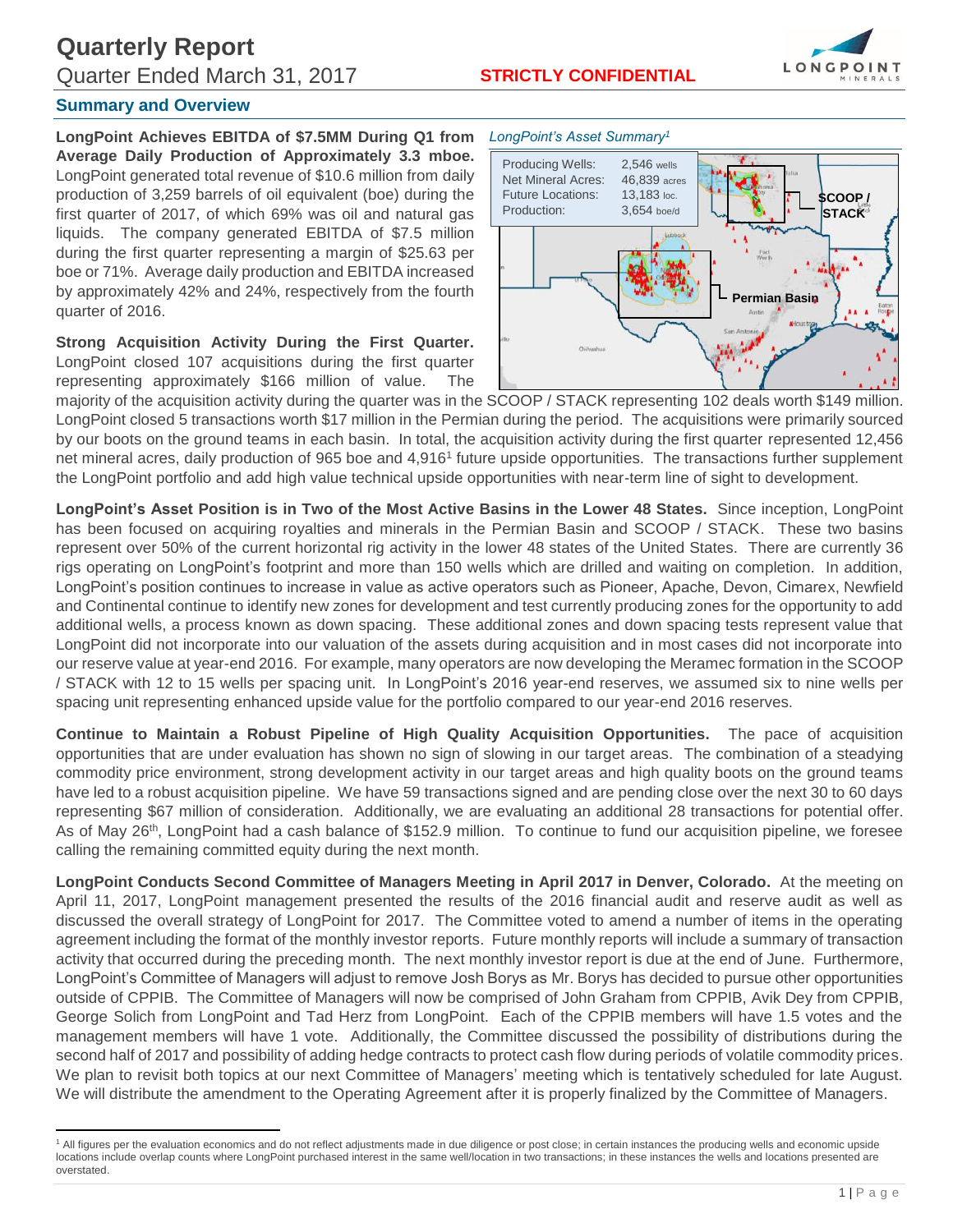

**Key Portfolio Metrics** (Current and pending transactions as of 5/26/2017)



During the first quarter, oil and gas royalty revenues totaled \$10.6 million from average daily production of 3,259 boe comprised of 1,730 barrels (bbls) of oil, 518 bbls of natural gas liquids (NGL) and 6.1 million cubic feet (Mmcf) of natural gas. Average realized oil, NGL and natural gas prices during the quarter were \$49.75 per bbl, \$22.41 per bbl and \$3.01 per thousand cubic feet (Mcf), respectively. Oil and gas production and royalty revenues increased 42% and 37% from the fourth quarter of 2016, respectively. As of March 31, 2017, LongPoint has not entered into any hedge contracts. Furthermore, the company generated EBITDA of \$7.5 million during the first quarter representing a margin of \$25.63 per boe or 71%. EBITDA increased by approximately 24% over the fourth quarter of 2016 driven by increased production and enhanced commodity prices.

LongPoint's portfolio is comprised of assets in the SCOOP / STACK play, Permian, and Western Anadarko Basins. On a purchase price metric, Permian makes up 40% of the portfolio with SCOOP/STACK at 59% and the remaining in the Western Anadarko. While over 60% of the current production comes from the Permian Basin, over 80% of LongPoint's upside locations are in the SCOOP/STACK, representing the future growth of the portfolio over the next 7-10 years. The following illustrates the company's net acres, producing wells and future drilling locations by basin for current closed assets.



## *LongPoint Key Portfolio Metrics<sup>1</sup>*

 $\overline{\phantom{a}}$ 

<sup>&</sup>lt;sup>1</sup> All figures per the evaluation economics and do not reflect adjustments made in due diligence or post close; in certain instances the producing wells and economic upside locations include overlap counts where LongPoint purchased interest in the same well/location in two transactions; in these instances the wells and locations presented are overstated.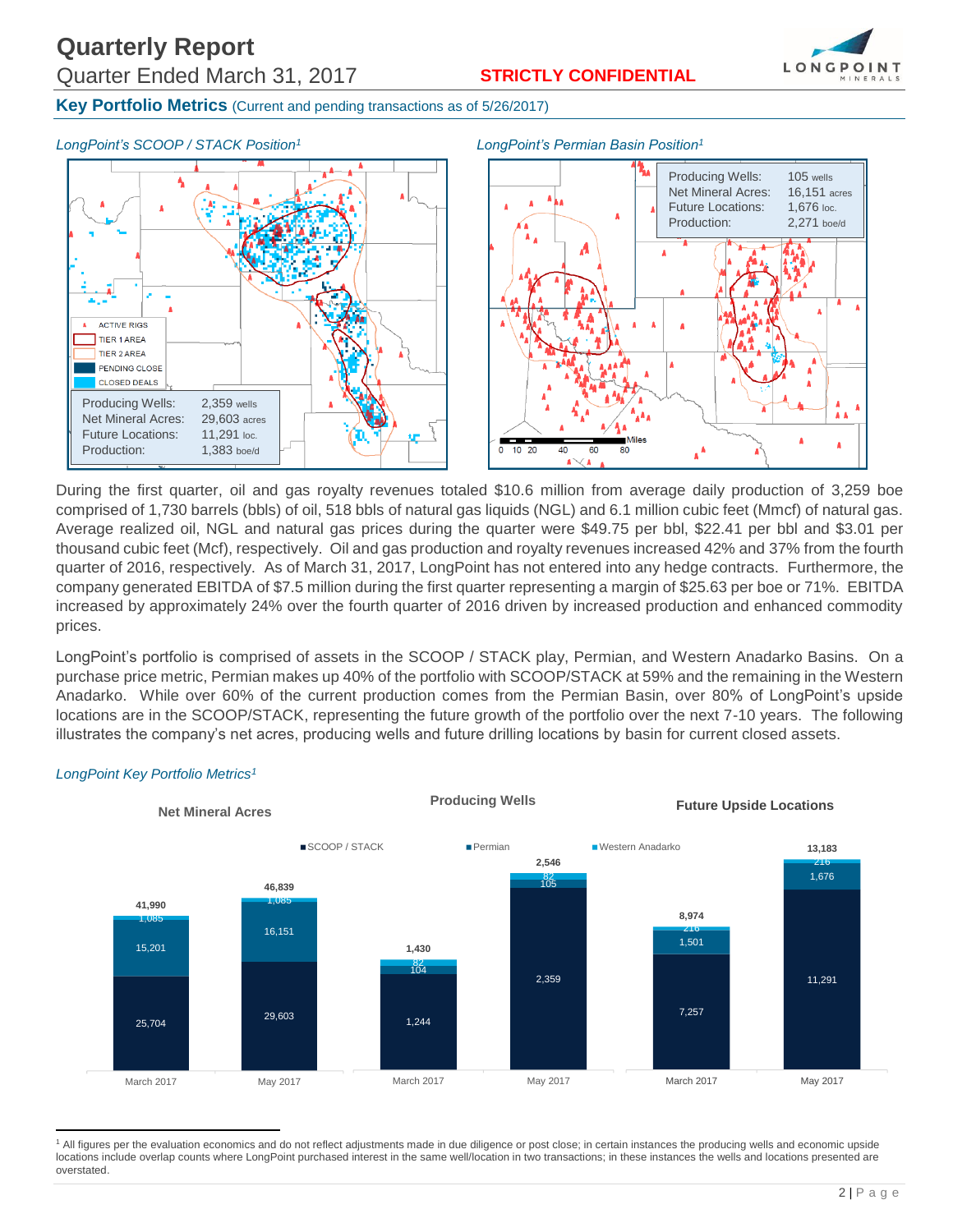

## **Business Development Activities**

## *LongPoint Transaction Pipeline as of 5/26/2017*

| <b>Closed</b><br><b>Transactions</b>     | # of<br><b>Transactions</b> | <b>Purchase</b><br>Amount<br>(SMM) | <b>Net</b><br><b>Mineral</b><br><b>Acres</b> | <b>Net</b><br><b>Royalty</b><br><b>Acres</b> | <b>Producing</b><br>Wells<br>(Gross) | <b>Economic</b><br><b>Upside</b><br><b>Locations</b><br>(Gross) | <b>Production</b><br>(boed) | <b>NTM</b><br><b>Cash Flow</b><br>(SMM) | <b>Total</b><br><b>PV10</b><br>(SMM) |
|------------------------------------------|-----------------------------|------------------------------------|----------------------------------------------|----------------------------------------------|--------------------------------------|-----------------------------------------------------------------|-----------------------------|-----------------------------------------|--------------------------------------|
| Permian                                  | 21                          | \$236                              | 16,151                                       | 11,059                                       | 105                                  | 1,676                                                           | 2,271                       | \$26                                    | \$426                                |
| SCOOP / STACK                            | 254                         | \$350                              | 29,603                                       | 42,232                                       | 2,359                                | 11,291                                                          | 1,383                       | \$19                                    | \$689                                |
| <b>WAB</b>                               | $\overline{2}$              | \$5                                | 1,085                                        | 1,581                                        | 82                                   | 216                                                             | $\mathbf 0$                 | \$0                                     | \$10                                 |
| <b>Total</b>                             | 277                         | \$590                              | 46,839                                       | 54,872                                       | 2,546                                | 13,183                                                          | 3,654                       | \$44                                    | \$1,125                              |
| <b>Contracted</b><br><b>Transactions</b> | # of<br><b>Transactions</b> | <b>Purchase</b><br>Amount<br>(SMM) | <b>Net</b><br><b>Mineral</b><br>Acres        | <b>Net</b><br><b>Royalty</b><br><b>Acres</b> | <b>Producing</b><br>Wells<br>(Gross) | <b>Economic</b><br><b>Upside</b><br><b>Locations</b><br>(Gross) | <b>Production</b><br>(boed) | <b>NTM</b><br><b>Cash Flow</b><br>(SMM) | <b>Total</b><br><b>PV10</b><br>(SMM) |
| Permian                                  | 3                           | \$4                                | 143                                          | 310                                          | $\mathbf 0$                          | $\mathbf 0$                                                     | $\mathbf 0$                 | \$0                                     | \$0                                  |
| SCOOP / STACK                            | 56                          | \$63                               | 4,413                                        | 4,652                                        | 0                                    | $\mathbf 0$                                                     | 0                           | \$0                                     | \$0                                  |
|                                          |                             |                                    |                                              |                                              |                                      |                                                                 |                             |                                         |                                      |

Note: Figures based on best available information and subject to adjustments made during due diligence; not all contracted transactions have well, upsides, production cash flow and PV10 data available. All figures per the evaluation economics and do not reflect adjustments made in due diligence or post close; in certain instances the producing wells and economic upside locations include overlap counts where LongPoint purchased interest in the same well/location in two transactions. Dollar per net mineral acre is based on a 1/8th royalty. Anadarko Basin royalty rates are typically 3/16ths.

The LongPoint acquisition pace remains steady with an average of 8 transactions closing per week. The bulk of opportunities and deal flow continue to be sourced from LongPoint's boots on the ground teams. Although competition has increased, LongPoint's competitive advantage has provided enough of a differentiator for LongPoint to see more deals and be discriminatory with which opportunities are pursued. Due to the characteristics of sellers in each basin, we see smaller, more fragmented deals in the SCOOP/STACK and larger, chunkier deals coming out of the Permian basin. Permian deals typically have more production associated with them although the SCOOP/STACK is beginning to see more production as the recent high activity levels by operators in the SCOOP/STACK are starting to translate into production. Feedback from our boots on the ground teams indicate that the current deal pace will continue for the foreseeable future.

## **Capitalization and Liquidity**

As of March 31st, LongPoint had cash on hand of \$202.6 million, *March 31, 2017 and Current Capitalization and Liquidity* contributed capital of \$731.6 million and total liquidity of \$302.6 million. As of May 26<sup>th</sup>, LongPoint has cash of approximately \$152.9 million and total liquidity of \$252.9 million. The primary use of cash since March 31<sup>st</sup> has been funding transaction activity during the period. LongPoint has called 88% of the total committed capital since inception and 50% of the capital commitment closed March 22, 2017. The table to the right illustrates our capitalization and liquidity position at the end of the first quarter and currently.

Due to the strong cash flow growth projected for 2017, LongPoint's management anticipates initiating a distribution program as early as the second half of 2017. The amount and timing of any distributions will be determined by the Committee of Managers. Furthermore, management currently estimates that LongPoint will have deployed \$831.6 million by the end of October on acquisitions. To further fund our growth activities, LongPoint

| U.S. Dollars in millions, unless otherwise noted |         |                |
|--------------------------------------------------|---------|----------------|
|                                                  |         | Estimated      |
|                                                  | 3/31/17 | <b>Current</b> |
| <b>Contributed Equity</b>                        | \$731.6 | \$731.6        |
| Debt Outstanding                                 | 0.0     | 0.0            |
| <b>Total Capitalization</b>                      | \$731.6 | \$731.6        |
|                                                  |         |                |
|                                                  |         | Estimated      |
|                                                  | 3/31/17 | <b>Current</b> |
| <b>Total Committed Equity</b>                    | \$831.6 | \$831.6        |
| Less: Contributed Equity                         | (731.6) | (731.6)        |
|                                                  |         | \$100.0        |

*U.S. Dollars in millions, unless otherwise noted*

|                                     |         | Estimated |
|-------------------------------------|---------|-----------|
|                                     | 3/31/17 | Current   |
| Cash on Hand                        | \$202.6 | \$152.9   |
| Committed Equity Available for Call | 100.0   | 100.0     |
| <b>Liquidity Position</b>           | \$302.6 | \$252.9   |

is currently evaluating additional funding options. We continue to work with our advisors to determine the optimal structure to fund the next chapter of the LongPoint franchise. We look forward to providing further updates on LongPoint's distribution plans and funding strategy throughout the year in our quarterly investor reports.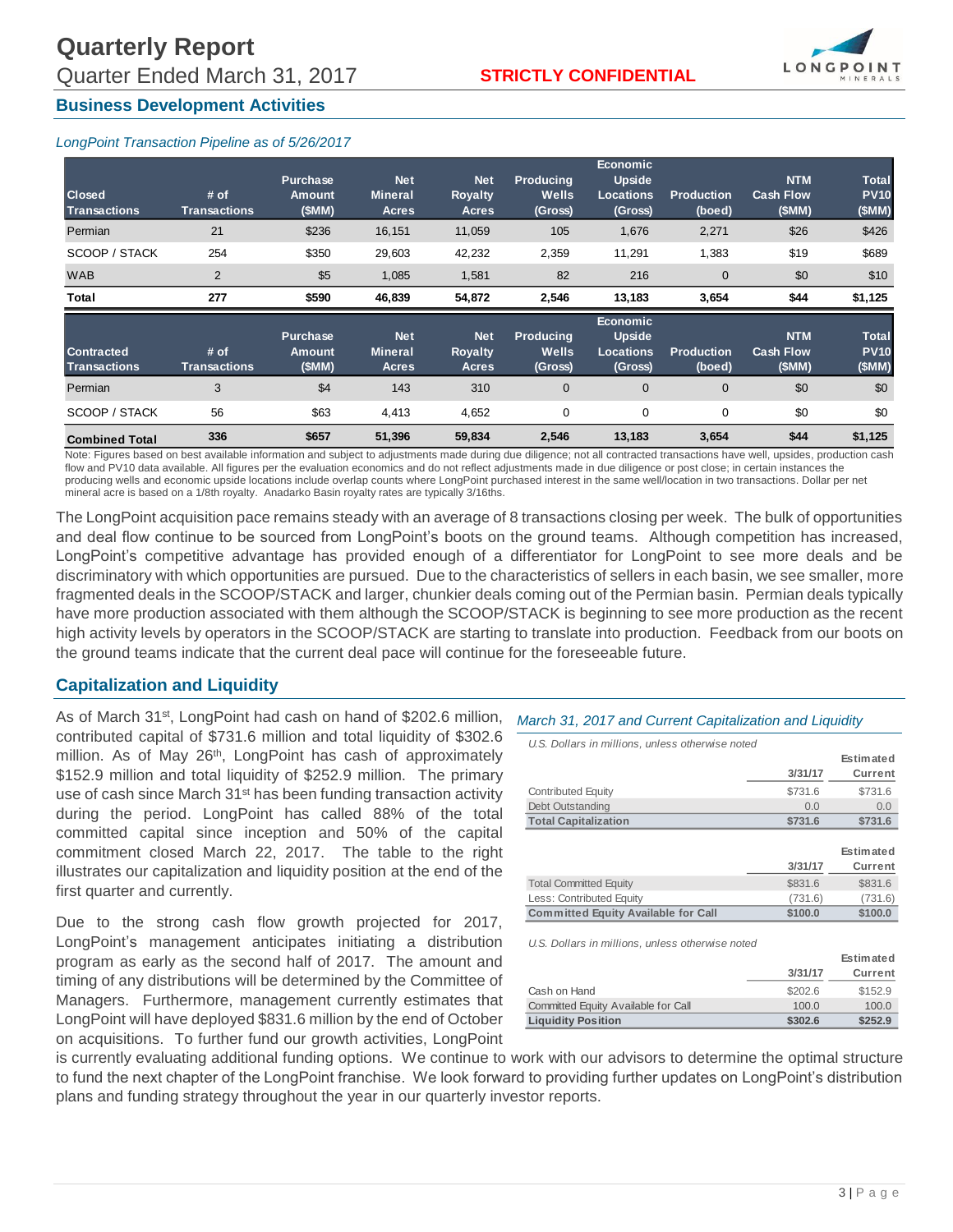# **Quarterly Report**

Quarter Ended March 31, 2017 **STRICTLY CONFIDENTIAL**



## *Pro Forma Disclosure and Contact Information*

All pro forma numbers are based upon LongPoint's current expectations, estimates and projections and certain assumptions. No assurance can be given that such expectations, estimates or projections will prove to have been correct.



**George Solich Tad Herz Tad Herz Will Cullen**<br>*President and CEO Executive Vice President and CFO <i>Vice President, LongPo* 

*President and CEO Executive Vice President and CFO Vice President, LongPoint Minerals* [wcullen@longpointminerals.com](mailto:wcullen@longpointminerals.com)

> 100 St. Paul St., Suite 400 Denver, CO 80206 Phone: 303.290.0990 [www.longpointminerals.com](http://www.longpointminerals.com/)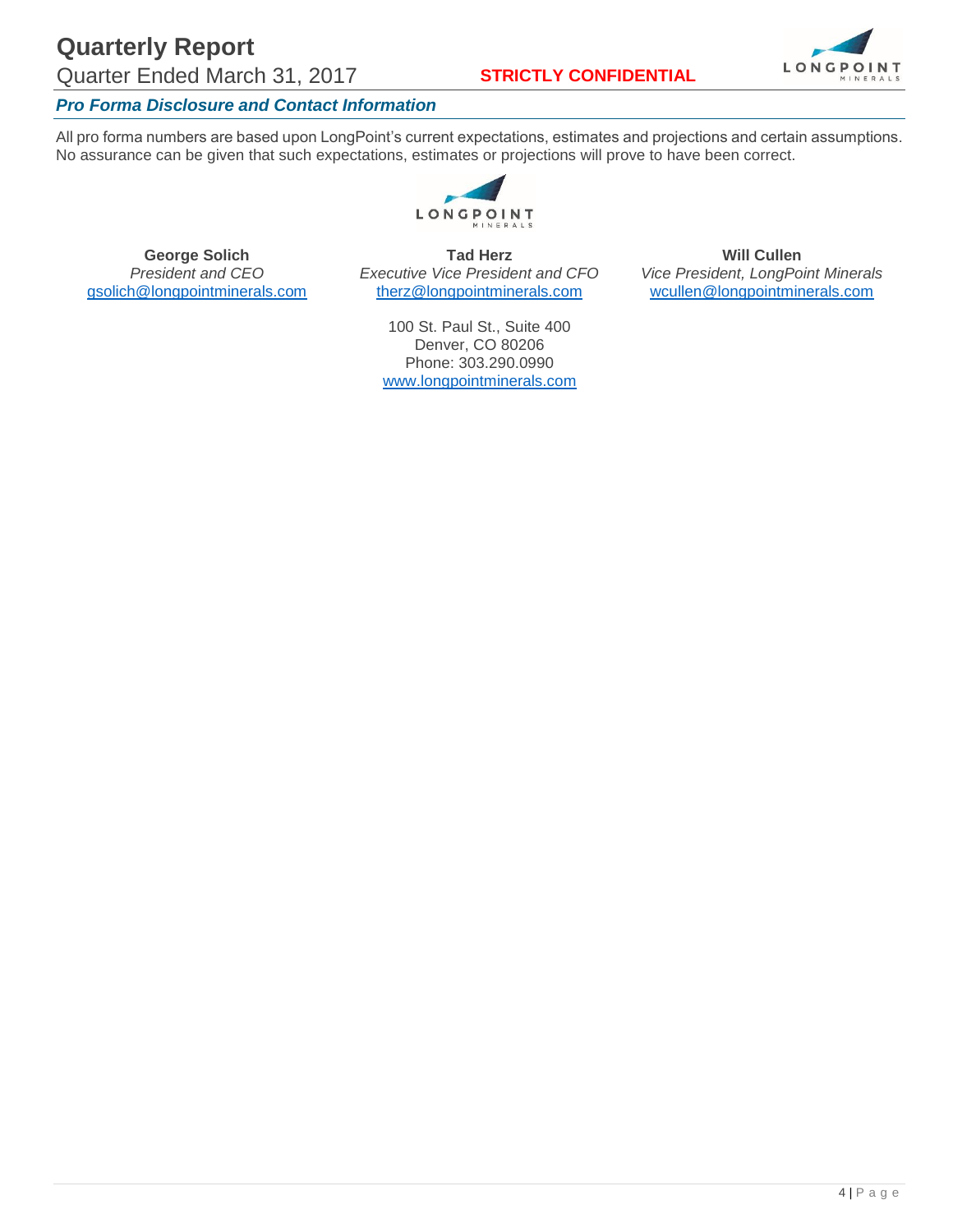

### APPENDIX

## *Oil and Gas Industry Update*

**Natural Gas Prices Higher During Q1.** Natural gas prices during the first quarter averaged \$3.26/Mmbtu, an increase of about 11% from the fourth quarter of 2016 and a 59% increase from the first quarter of 2016. At the end of Q1, prices were \$2.63/Mmbtu. However, prices recovered in April as the market eased concerns of oversupply. For the remainder of 2017, natural gas price futures show low volatility, with the strip increasing to \$3.44/Mmbtu by December as natural gas production continues to decrease and demand is expected to grow. As shown in the following figure, the forward strip forecasts natural gas prices to average \$3.36/Mmbtu for 2017.

#### *NYMEX Natural Gas Price*



**Natural Gas Inventories Remain Above 5 year Average.** Working natural gas in storage finished the first quarter at approximately 2.1 Tcf, roughly 9% above the average over the same period from 2011 through 2016, and 11% below levels from one year-ago. Recently supplies of natural gas have begun to increase as we enter the traditional shoulder season between winter and summer limiting heating and cooling demand.



**Oil Prices Remain Flat in Q1 2017.** During the first quarter of 2017, oil prices averaged \$53.38/bbl, an increase of approximately 8% from the fourth quarter of 2016 and a 60% increase from the first quarter of 2016. The market has seen unstable prices for the past few years, but supply and demand is trending toward equilibrium which analysts believe will keep prices in 2017 fairly stable. Recently, OPEC extended their production agreement by nine months through March 2018. This was largely a consensus outcome but negatively impacted oil price as concerns of the slower than expected pace of inventory normalization weighed on the market. OPEC estimates the current production rationing will bring inventories back within five year averages by the end of 2017.

#### *NYMEX Crude Oil Price*



### **Crude Oil Stocks Remain Well Above Five Year Highs.**

Crude oil stocks, excluding strategic petroleum reserves, averaged 542.7 million barrels in the first quarter of 2017. These reserves are approximately 38% above the average over the same period from 2011 through 2016, and 7% higher than the average during the first quarter of 2016. The 2017 Q1 inventory level equates to approximately 32 days of supply on average over the quarter.

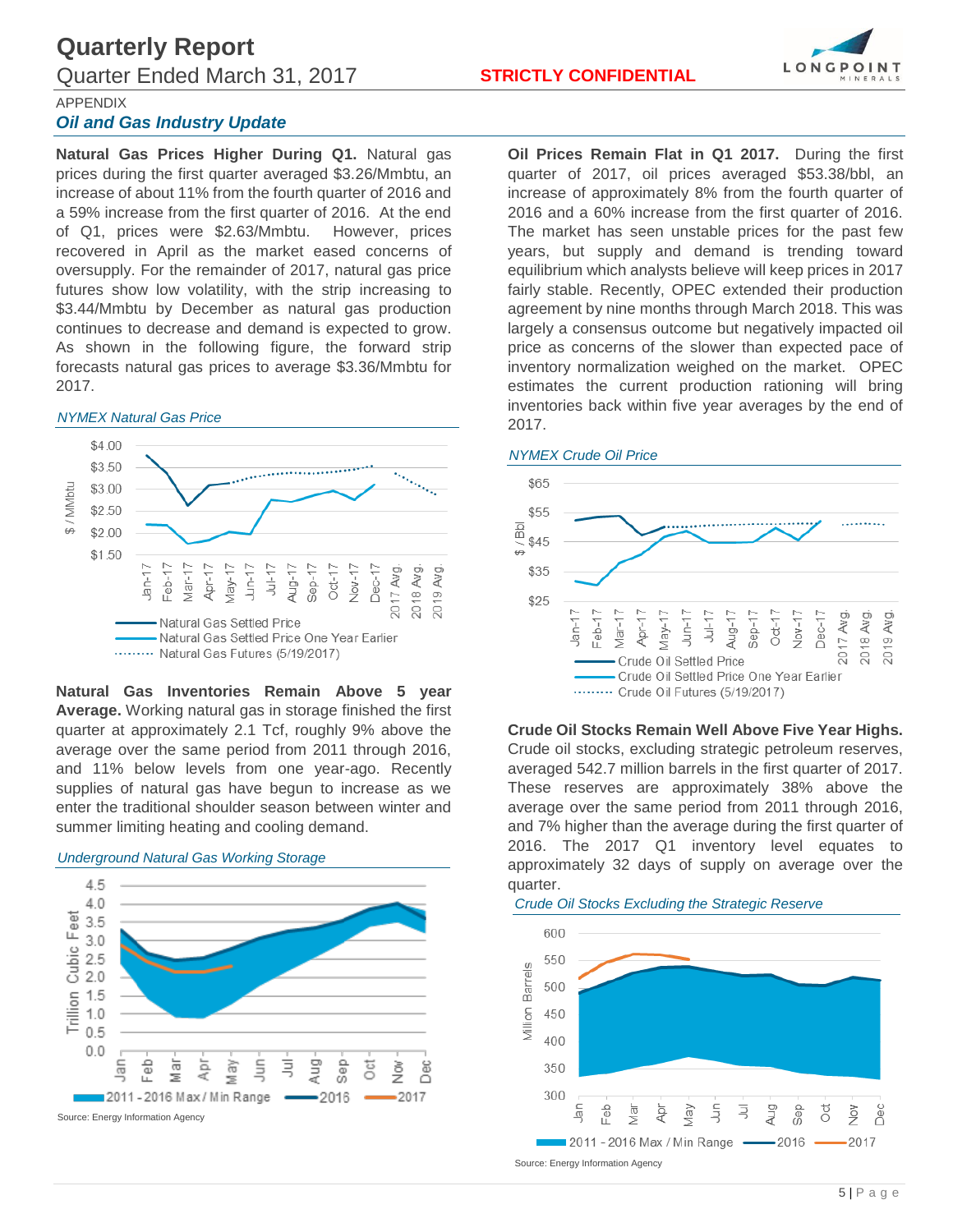## **Quarterly Report** Quarter Ended March 31, 2017 **STRICTLY CONFIDENTIAL**

**Continued Growth in Horizontal Rig Activity.** The number of horizontal rigs in the U.S. has increased 30% in 2017 to 703 from approximately 542 since the end of 2016 as improved oil prices add confidence to capital investment. The four basins with the largest increase are the Permian, Anadarko, Gulf Coast region, and Williston which have collectively gained 137 horizontal rigs since the end of 2016.

### *North American Horizontal Rig Count Since 2005*



Source: Baker Hughes

The Permian Basin has gained 79 rigs since the end of 2016 and remains one of the hottest basins in the U.S. market. The Gulf Coast region added the second most horizontal rigs in the continental U.S. gaining 28 rigs matching the total rig count in the Anadarko Basin, as illustrated by the following figure. LongPoint's target basins continue to be among the most active basins in the lower 48 for oil and natural gas development.

#### *Current Horizontal Drilling Rigs by Major Basin*



Source: IHS Herold



**Transaction Volumes Increase During First Quarter.** Due to a pro-energy policy agenda taking shape, increased confidence by the relative steadiness of the price of oil, and advances in shale technology, investors entered 2017 with renewed optimism in the energy market, resulting in a record \$73 billion of announced deals. During the first quarter of 2017, there were a total of 53 oil and gas transactions which is up 36% compared to the first quarter of 2016. Transaction value was up 160% year-over-year. First quarter deal activity was driven primarily by the upstream segment, with the Permian basin continuing as a primary investment target. Strategic investors accounted for almost 62% of the transactions during the first quarter while financial investors accounted for 11% of transactions. Strategic investors completed 45 deals worth \$68.6 billion while financial investors announced 8 deals worth \$4.5 billion. Midstream transactions deal value in the first quarter was driven by four mega deals generating \$15.7 billion. Nearly half of the deal volume for the first quarter was shale related accounting for 28 transactions worth \$24.6 billion. The most active shale plays were the Permian and Eagle Ford, with the Permian dominating the first quarter with 20 deals valued at \$21.4 billion.

#### *Oil and Gas M&A Activity*



Source: PWC, IHS Herold

Note: The figures above include U.S. transactions with value greater than \$50 million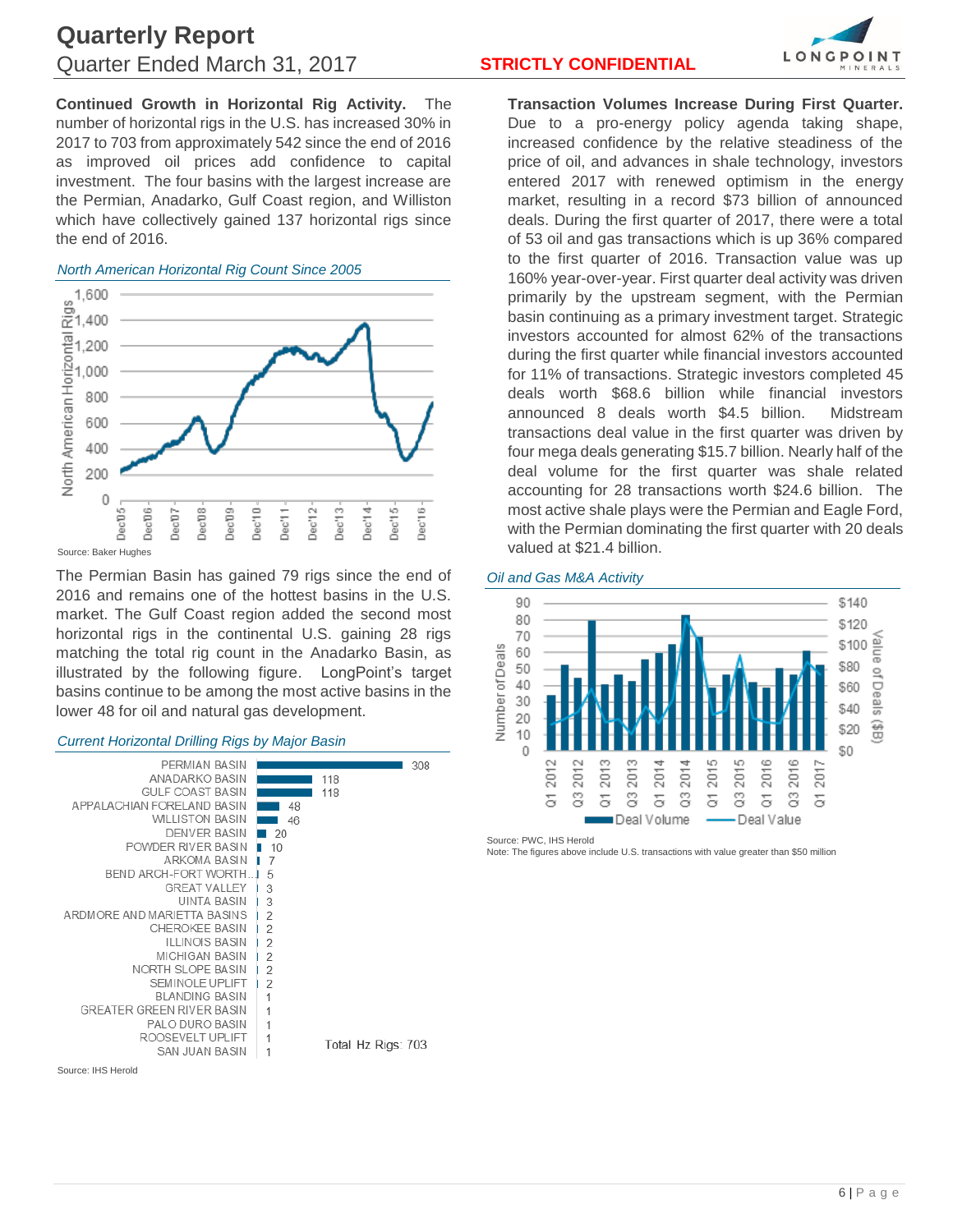## **STATEMENTS OF OPERATIONS (unaudited)**

**(in thousands, except production and per unit data)**

|                                        | <b>Three Months Ended</b><br>March 31, |        |      |       |
|----------------------------------------|----------------------------------------|--------|------|-------|
|                                        | 2017                                   |        | 2016 |       |
|                                        |                                        |        |      |       |
| <b>REVENUES</b><br>Oil and gas sales   | \$                                     | 10,432 | \$   | 209   |
| Lease bonus income                     |                                        | 190    |      | ٠     |
| <b>Total revenues</b>                  |                                        | 10,622 |      | 209   |
| <b>OPERATING EXPENSES</b>              |                                        |        |      |       |
| Transportation and transmission        |                                        | 67     |      |       |
| Severance and other taxes              |                                        | 745    |      | 12    |
| Depletion                              |                                        | 2,466  |      | 147   |
| Producing properties transaction costs |                                        |        |      | 20    |
| General and administrative             |                                        | 2,404  |      | 134   |
| Total operating expenses               |                                        | 5,682  |      | 313   |
| OPERATING INCOME (EXPENSE)             |                                        | 4,940  |      | (104) |
| OTHER INCOME (EXPENSE)                 |                                        |        |      |       |
| Interest expense                       |                                        |        |      | (77)  |
| Other income, net                      |                                        | 110    |      |       |
| Total other income (expense), net      |                                        | 110    |      | (77)  |
| <b>NET INCOME (LOSS)</b>               | \$                                     | 5,050  | \$   | (181) |
| <b>EBITDA</b>                          | S                                      | 7,516  | \$   | 44    |
| <b>OPERATING STATISTICS:</b>           |                                        |        |      |       |
| Gas production (Mcf/d)                 |                                        | 6,064  |      | 158   |
| Oil production (Bbl/d)                 |                                        | 1,730  |      | 52    |
| NGL production (Bbl/d)                 |                                        | 518    |      | 13    |
| Oil equivalent production (BOE/d)      |                                        | 3,259  |      | 91    |
| Gas price (\$/Mcf)                     |                                        | 3.01   | \$   | 1.95  |
| Oil price (\$/Bbl)                     | \$<br>\$                               | 49.75  | \$   | 35.16 |
| NGL price (\$/Bbl)                     |                                        | 22.41  | \$   | 11.67 |
| Transportation and transmission/BOE    |                                        | 0.23   | \$   |       |
| DD&A/BOE                               | \$<br>\$                               | 8.41   | \$   | 17.62 |
| G&A/BOE                                |                                        | 8.20   | \$   | 16.06 |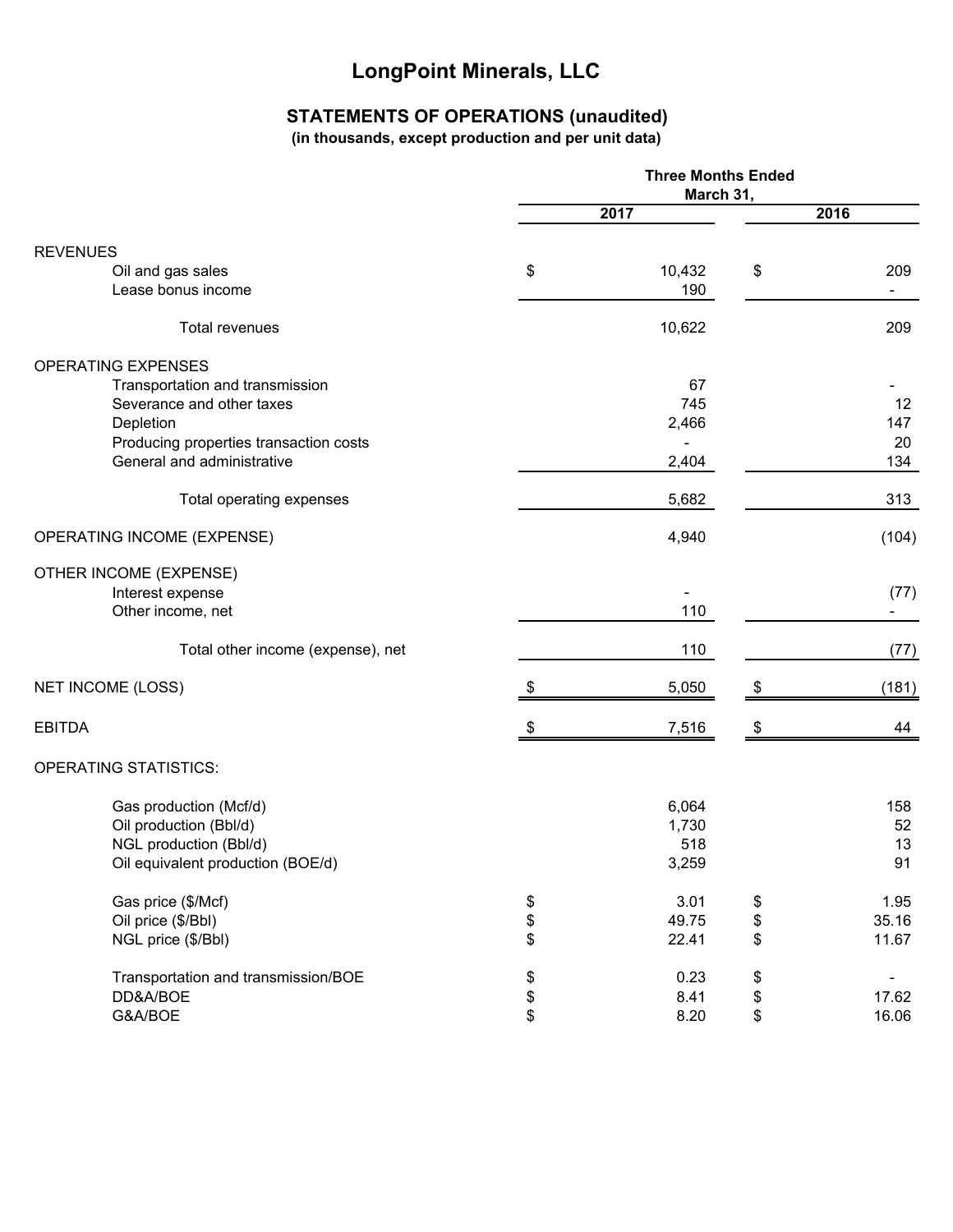## **BALANCE SHEETS (unaudited) (in thousands)**

|                                                                         |    | March 31, 2017 | December 31, 2016 |         |
|-------------------------------------------------------------------------|----|----------------|-------------------|---------|
| <b>CURRENT ASSETS:</b>                                                  |    |                |                   |         |
| Cash and cash equivalents                                               | \$ | 202,553        | \$                | 72,325  |
| Accounts receivable                                                     |    | 235            |                   | 4,347   |
| Accrued oil and gas sales                                               |    | 6,109          |                   | 3,697   |
| Prepaid expenses and other current assets                               |    | 5              |                   | 11      |
| <b>Total current assets</b>                                             |    | 208,902        |                   | 80,380  |
| PROPERTY AND EQUIPMENT:                                                 |    |                |                   |         |
| Oil and gas properties, on the basis of full cost method of accounting: |    |                |                   |         |
| Proved properties                                                       |    | 150,849        |                   | 116,774 |
| Unproved properties                                                     |    | 370,867        |                   | 239,767 |
| Accumulated depletion                                                   |    | (5, 564)       |                   | (3,098) |
| Total oil and gas properties, net                                       |    | 516,152        |                   | 353,443 |
| <b>TOTAL ASSETS</b>                                                     | S  | 725,054        | \$                | 433,823 |
| <b>CURRENT LIABILITIES:</b>                                             |    |                |                   |         |
| Accounts payable and accrued expenses                                   | \$ | 3,017          | \$                | 2,246   |
|                                                                         |    |                |                   |         |
| <b>Total current liabilities</b>                                        |    | 3,017          |                   | 2,246   |
| <b>MEMBERS' EQUITY:</b>                                                 |    |                |                   |         |
| Contributed Capital, net of placement fees of                           |    | 713,886        |                   | 428,476 |
| \$17,726 and \$13,652, respectively                                     |    |                |                   |         |
| Retained earnings                                                       |    | 8,151          |                   | 3,101   |
| Total members' equity                                                   |    | 722,037        |                   | 431,577 |
| TOTAL LIABILITIES AND MEMBERS' EQUITY                                   | \$ | 725,054        | \$                | 433,823 |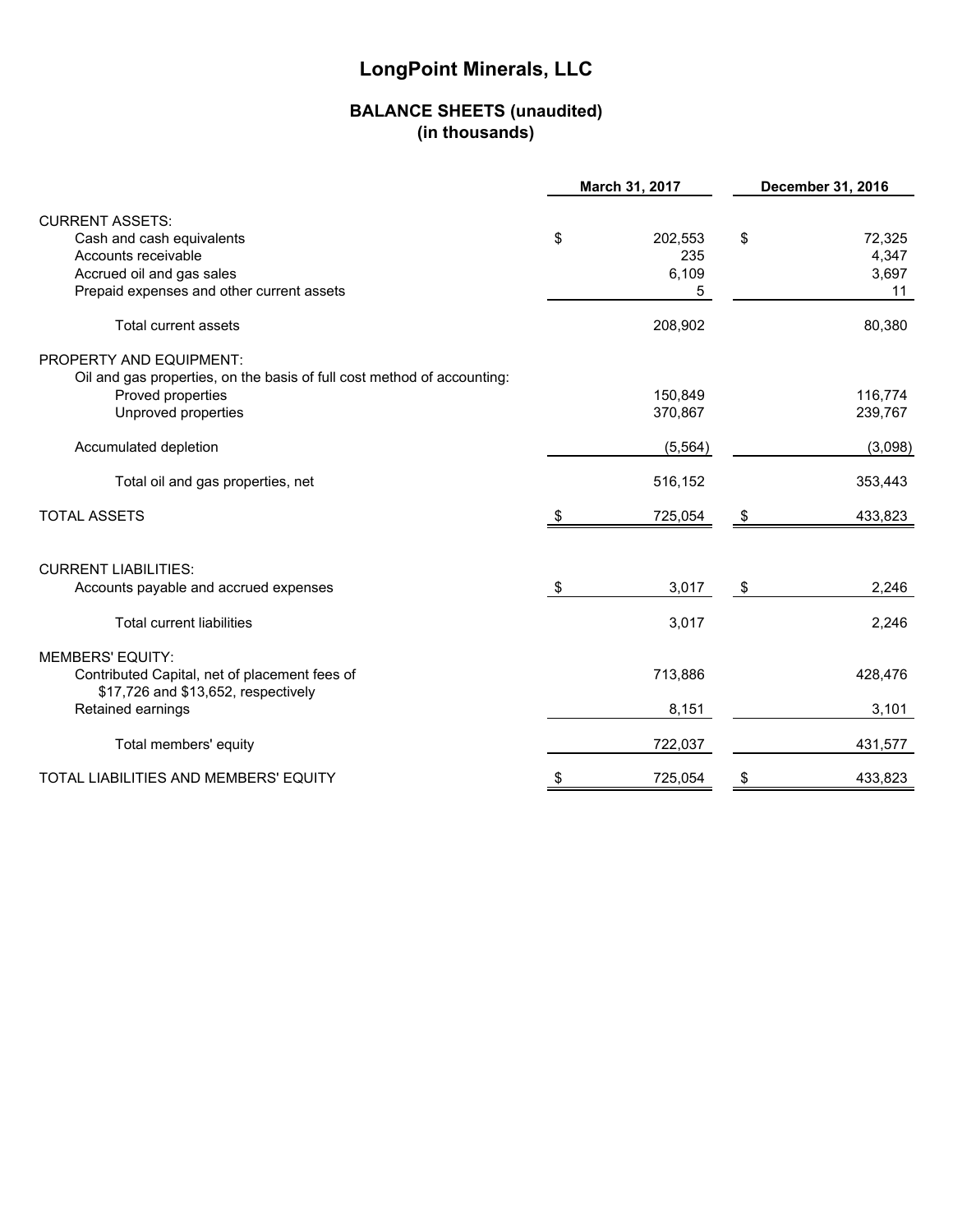## **STATEMENTS OF CASH FLOWS (unaudited) (in thousands)**

|                                                                                             | <b>Three Months Ended</b><br>March 31, |            |    |           |
|---------------------------------------------------------------------------------------------|----------------------------------------|------------|----|-----------|
|                                                                                             |                                        | 2017       |    | 2016      |
| CASH FLOWS FROM OPERATING ACTIVITIES:                                                       |                                        |            |    |           |
| Net Income (loss)                                                                           | \$                                     | 5,050      | \$ | (181)     |
| Adjustments to reconcile net income (loss) to net cash<br>provided by operating activities- |                                        |            |    |           |
| Depletion                                                                                   |                                        | 2,466      |    | 147       |
| Effect of changes in current assets and liabilities:                                        |                                        |            |    |           |
| Accounts receivables and accrued oil and gas sales                                          |                                        | (2, 412)   |    | (149)     |
| Prepaid expenses and other current assets                                                   |                                        | 6          |    |           |
| Accounts payable and accrued liabilities                                                    |                                        | 771        |    | 357       |
| Net cash provided by operating activities                                                   |                                        | 5,881      |    | 174       |
| CASH FLOWS FROM INVESTING ACTIVITIES:                                                       |                                        |            |    |           |
| Acquisitions of proved properties                                                           |                                        | (29, 963)  |    | (18, 178) |
| Acquisitions of unproved properties                                                         |                                        | (131, 100) |    | (957)     |
| Net cash used in investing activities                                                       |                                        | (161,063)  |    | (19, 135) |
| <b>CASH FLOWS FROM FINANCING ACTIVITIES:</b>                                                |                                        |            |    |           |
| Proceeds from issuance of long-term debt                                                    |                                        |            |    | 18,178    |
| Equity placement fees                                                                       |                                        | (4,074)    |    | (227)     |
| Capital contributions                                                                       |                                        | 289,484    |    | 958       |
| Net cash provided by financing activities                                                   |                                        | 285,410    |    | 18,909    |
| NET INCREASE (DECREASE) IN CASH AND CASH EQUIVALENTS                                        |                                        | 130,228    |    | (52)      |
| CASH AND CASH EQUIVALENTS AT BEGINNING OF PERIOD                                            |                                        | 72,325     |    | 80        |
| CASH AND CASH EQUIVALENTS AT END OF PERIOD                                                  | \$                                     | 202,553    | \$ | 28        |